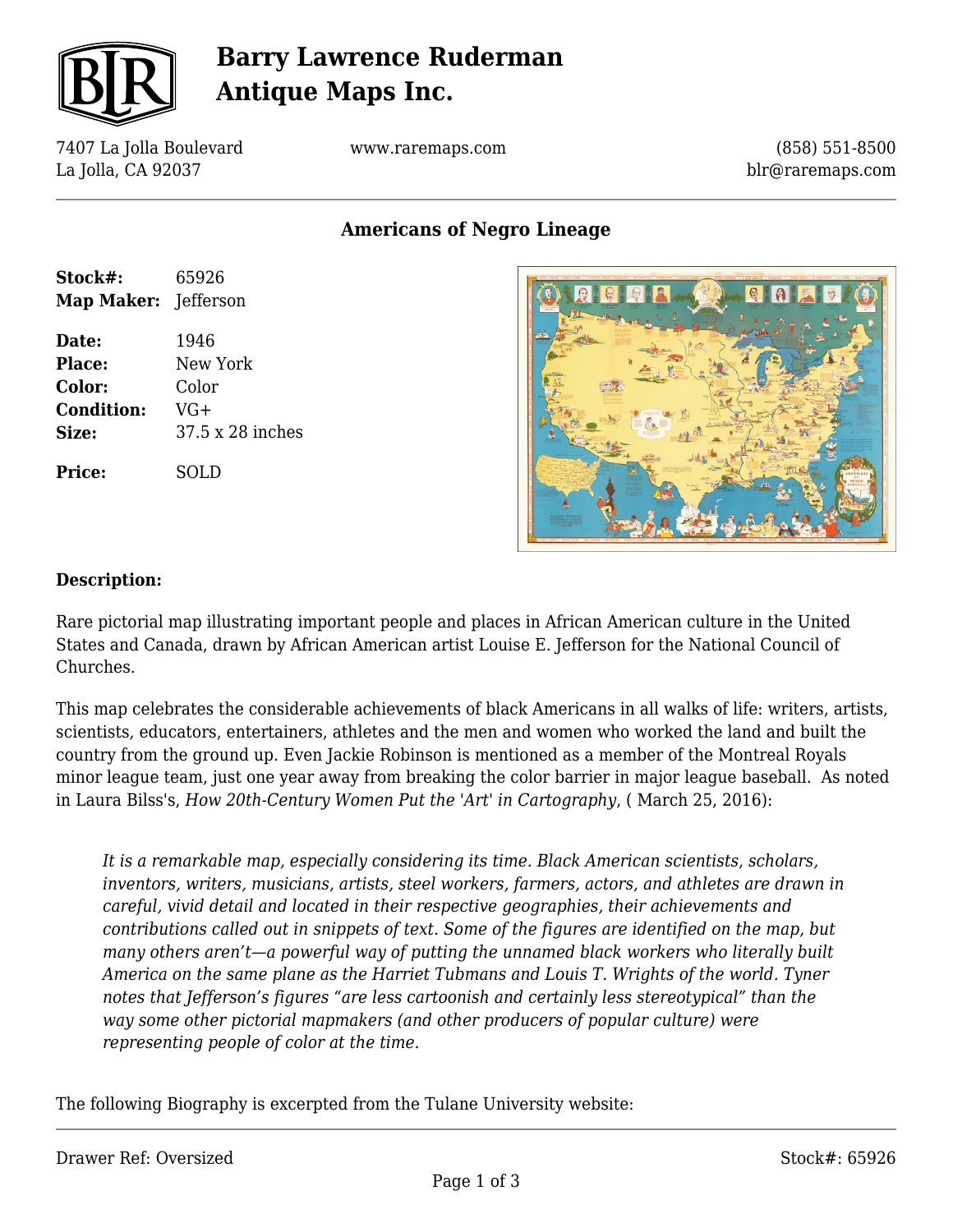

# **Barry Lawrence Ruderman Antique Maps Inc.**

7407 La Jolla Boulevard La Jolla, CA 92037

www.raremaps.com

(858) 551-8500 blr@raremaps.com

### **Americans of Negro Lineage**

*Jefferson was born in Washington, D.C. in 1908 . . . the only child of Louise and Paul Jefferson. Her father was a calligrapher for the United States Treasury, and her mother made a living playing piano and singing aboard cruise ships on the Potomac River. . .* 

*Louise began her training at Hunter College in New York City where she studied fine art, and then on to Columbia University where she studied graphic arts. During her time in New York City, Jefferson became involved with the Harlem Artist's Guild, and is credited as a founding member. She was an active member of the artistic community during the Harlem Renaissance, and she became close friends with poet Langston Hughes, and shared an apartment with Pauli Murray, who would become an influential activist, lawyer, and priest.*

*At the start of her career, Jefferson designed posters for the YWCA in New York City, until she was discovered by the Friendship Press, the publishing branch for the National Council of Churches. By 1942, Jefferson was the Artistic Director for the Friendship Press and she had control of every aspect of the Press's book productions. While working for Friendship Press, Jefferson also accepted freelance work from publishing companies Doubleday, Macmillan, and Viking, and also from the University presses of Columbia, Oxford, Rutgers, and Syracuse. Jefferson would retire from the Friendship press in 1960, but she remained busy designing book jackets and maps for publishing companies and Universities.*

*Once retired, Jefferson set her sights on the most ambitious project of her life. Over the course of several years, Jefferson made five trips to Africa to do research for what would become her book, The Decorative Arts of Africa. She travelled the continent extensively, visiting Cameroon, the Democratic Republic of the Congo, Egypt, Gambia, Ghana, Guinea, Liberia, Mali, Niger, Nigeria, Senegal, South Africa, Sudan, Uganda, and Zimbabwe. Jefferson used her photographs and drawings from her adventures to create The Decorative Arts of Africa, which was published in 1973. Containing over 300 illustrations, Louise describes her book "as a visual sampling of what the spirit and tempo of the African artist's role has been in the past and what it continues to be today."*

*In her later years, Jefferson settled down in the picturesque town of Litchfield Connecticut, where she maintained an art studio and could always be found with her beloved camera, ready to capture a photo at a moment's notice. She spent the last few years of her life tending to her garden, entertaining friends, and taking snapshots around Litchfield. Louise Jefferson passed away in 2002 at the age of 93.*

The Louise Jefferson papers are held by the Amistad Research Center at Tulane University.